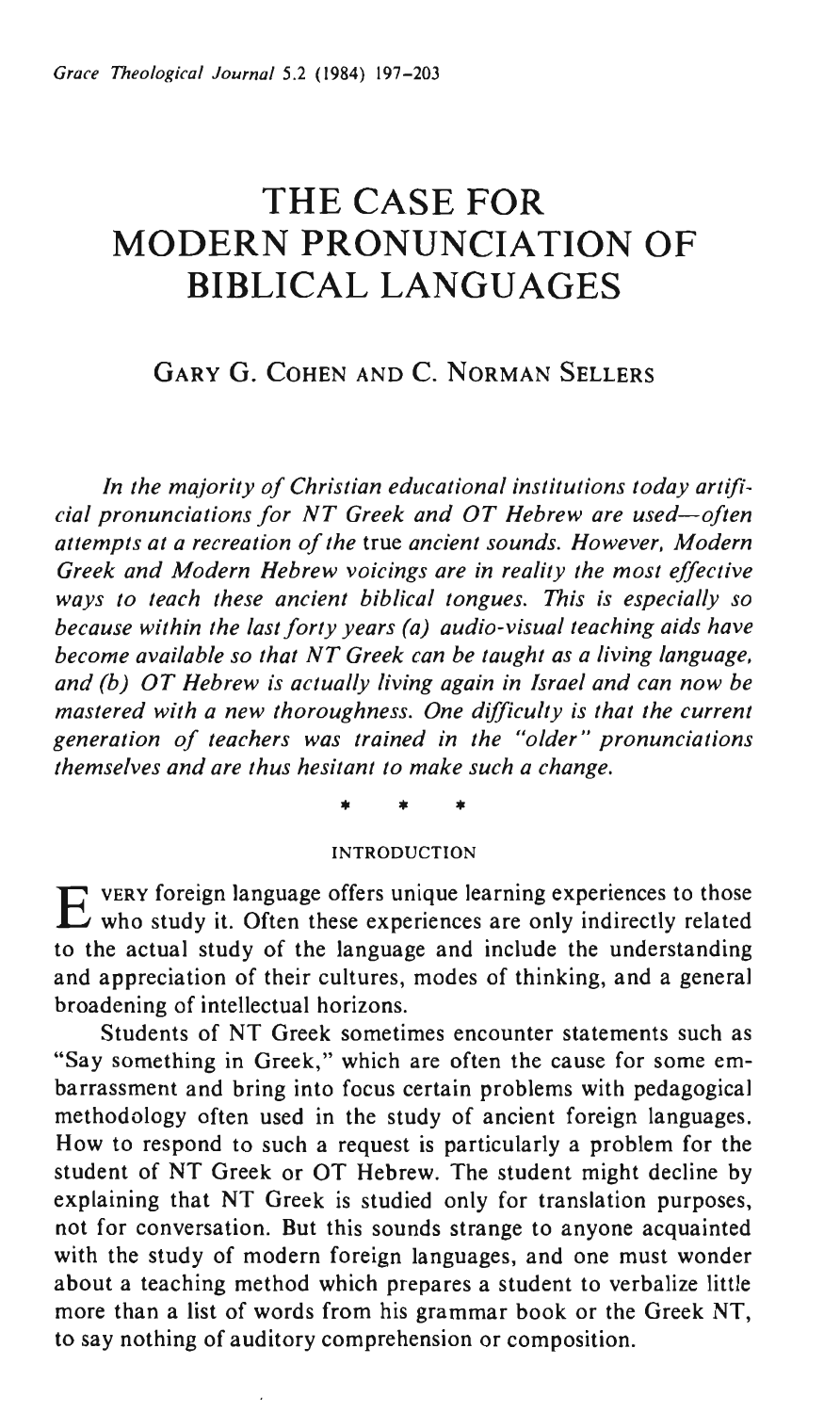And it is not only the Greek student who is at a verbal or auditory loss. Even after years of working with the language, and after having mastered the translation and exegesis of the NT, many Greek scholars would be incapable of communicating on the streets of Athens on the basis of their NT Greek knowledge alone.

This raises several serious questions: Have the scholars of biblical languages always been content with translation alone? Have they always neglected the learning of the language in a way that would enable them to communicate with native speakers so as to benefit from the native intuition of usage and syntax?

And what about students of biblical Hebrew? Is it not possible that even more than in the case of Greek, Modern Hebrew offers students an opportunity to understand their Hebrew Bibles better? Is it not possible that the pedagogical methodology of American biblical languages teachers is past due for extensive revision?

As A. T. Robertson said, "this is indeed a knotty problem and has been the occasion of fierce controversy."<sup>1</sup> It is not the intention of the writers to feed this controversy, but it does seem that something needs to be said today in defense of treating NT Greek and OT Hebrew as older dialects of languages which are still living today.

### HISTORICAL METHOD

Invariably, when the subject of Greek pronunciation is broached, this is the question: How did native speakers during the apostolic period pronounce it? Robertson wrote that "we may be sure of one thing, the pronunciation of the vernacular was not exactly like the ancient literary attic [classical] nor precisely like the modern Greek vernacular, but veering more toward the latter."<sup>2</sup> Howard recognizes the complicating factor of dialects when he observes that "it is probable that considerable differences existed between the Greek of Rome and Asia, Hellos and Egypt. $"$ <sup>3</sup>

It is generally recognized that it is impossible to reconstruct precisely the pronunciation system of 1st century Greek speakers. And as a result some have preferred a reconstructed classical [attic] pronunciation, while others have preferred to use a real pronunciation that is capable of being tested by actual first-hand observation, the pronunciation of Modern Greek.

It is Erasmus (1466-1536) who is generally credited with formulating the reconstructed classical pronunciation, generally popular in

<sup>&</sup>lt;sup>1</sup>A. T. Robertson, *A Grammar of the Greek New Testament in the Light of Historical Research* (Nashville: Broadman, 1923),236.

 $21$ bid., 239.

 $3$  Ibid., 41-42.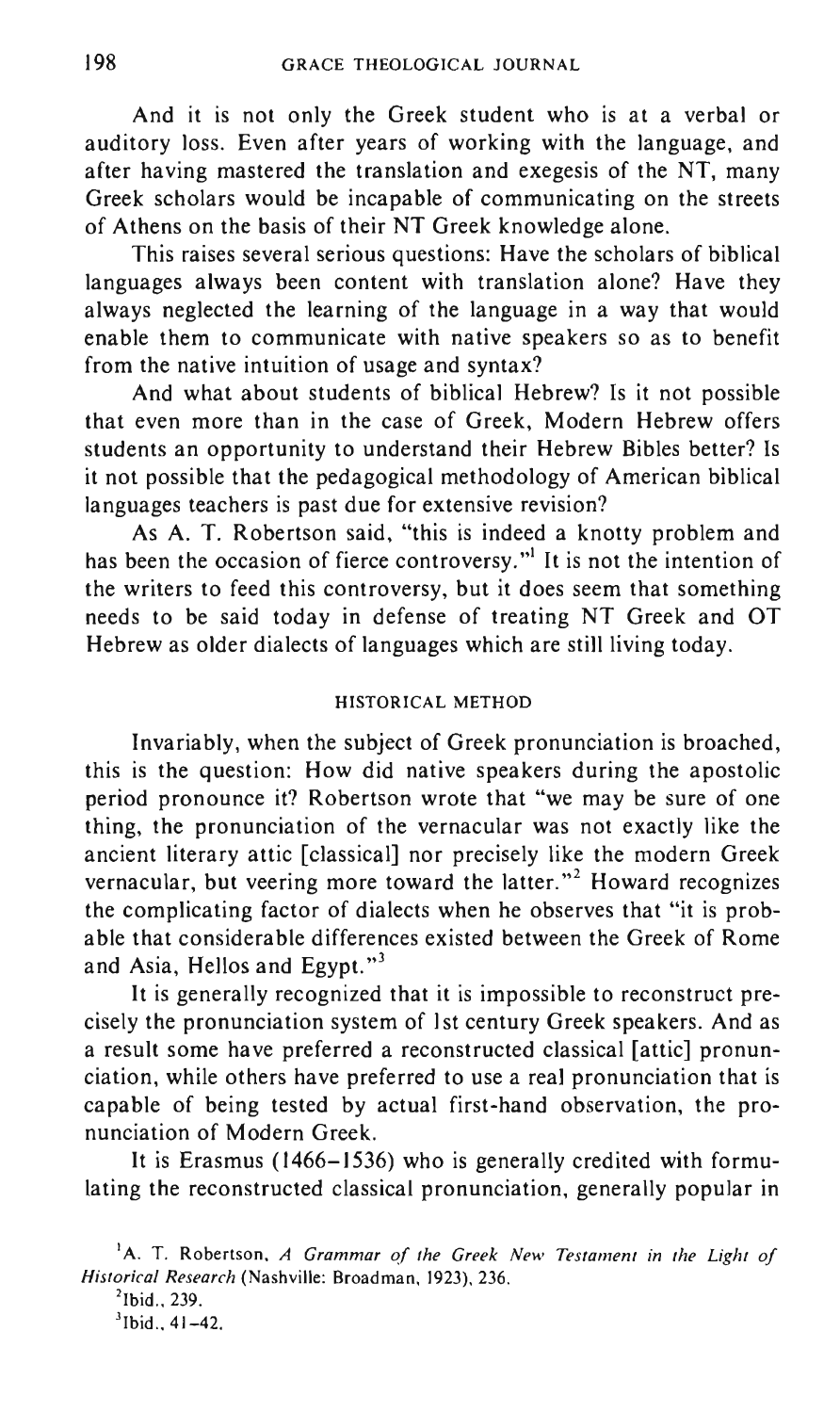the West today. At about the same time Reuchlin (1455-1522) introduced the Byzantine (modern) pronunciation in Western Europe.

The debate over the relative merits of these two systems became so heated in Cambridge in 1542 that "it was categorically forbidden to distinguish  $\alpha$  from  $\varepsilon$  or  $\varepsilon$  and ot from  $\iota$ , under penalty of expulsion from the Senate, exclusion from the attainment of a degree, rustication for students, and domestic chastisement for boys."<sup>4</sup>

But in the end it was Erasmian pronunciation that won the day in the West.

#### *Comparison of the Two Systems*

One might think that the differences between the two systems are very large, but they are in fact less different than they are similar.

There are only six letters of the alphabet in which there are pronunciation differences:

|               | Erasmian               | Modern                                                               |
|---------------|------------------------|----------------------------------------------------------------------|
| ß             | $b - boy$              | $v - victory$                                                        |
| $\gamma$<br>δ | $g - got$<br>$d - dog$ | $g$ - got, but also y before $\varepsilon$ , as in yet<br>$th$ - the |
| Ľ.            | $dz - ads$             | $2 - 200$                                                            |
| 'n            | a - late               | ee - feet                                                            |

The larger differences are found in the pronunciation of the diphthongs, among which only ou is pronounced the same in both systems. The differences are:

|                    | Erasmian                         | Modern                                      |
|--------------------|----------------------------------|---------------------------------------------|
| $\epsilon$         | $a - \text{late}/i - \text{ice}$ | ee - feet                                   |
| $\Omega$           | $o$ i - $o$ il                   | ee - feet                                   |
| $\upsilon\upsilon$ | uee - queen                      | ee - feet                                   |
| $\alpha_1$         | ai - aisle                       | $e - let$                                   |
| $\mathfrak{w}$     | eu - feud                        | ev or ef (depending on the following sound) |
| αυ                 | $ow - cow$                       | av or af (depending on the following sound) |

In addition to these differences, two consonant clusters vary between the two systems:

| ντ | $nt - sent$          | nd - send   |
|----|----------------------|-------------|
|    | $($ έντολή = entolē) | (endolē)    |
| μπ | mp - lamp            | b - biscuit |

It is clear, then, that except for the diphthongs and these consonant clusters, there is little difference between the two systems of pronunciation.

<sup>4</sup> Ibid., 237.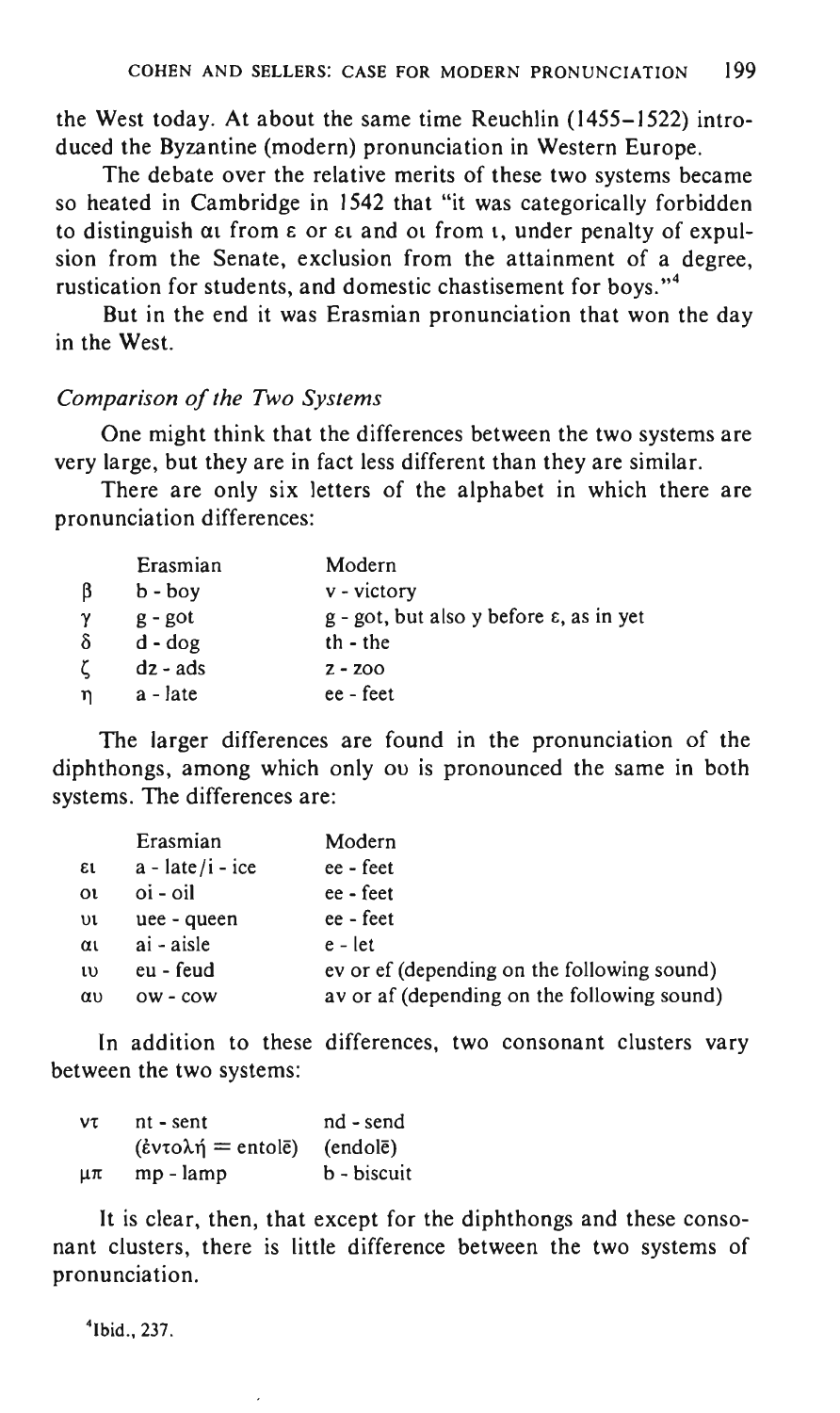Since one cannot reconstruct precisely the 1st-century pronunciation of NT Greek, one must make his decision about the system he will use based on the relative merits of each. The Erasmian system is based on the principle that each letter should be pronounced as differently as possible from every other letter. This is its chief pedagogical advantage for beginning students, even though it is obviously phonetically naive. The similarity between Erasmian  $\beta$  and English "b" is pedagogically more simple to teach than the modern phonological value, "v." The same is true of at and English ai in "aisle." Thus, if the student is not expected to speak to anyone in Greek, the relative ease with which the transition from English to Greek can be made is advantageous. But the advantage is very small indeed if in the process the student is giving up the possibility of learning to speak and hear the language-something which every modern foreign language teacher would consider a *sine qua non.* It is not a great burden to learn the extra few sounds necessary to make the transition from English to Modern Greek pronunciation as opposed to Erasmian pronunciation. After all, there are considerable differences between English and either system which must be mastered in any event. The supposed advantage of Erasmian pronunciation shrinks even further when it is realized that there is no unanimity even among Erasmians about how some of the consonants and vowels are to be pronounced. For example,  $\varepsilon$ t is long  $\bar{a}$  to some and long  $\bar{\iota}$  to others; o (omicron) is long  $\bar{o}$  to some and short o to others.

There are other more obvious advantages to using Modern Greek pronunciation. One of these is that the student is learning the sounds of a living language. A knowledge of the modern pronunciation will make it possible for the student to converse with native speakers, whether in his own country or abroad, and this will be a great source of encouragement as he struggles to master the rudiments of the language.

Another advantage of the modern pronunciation is that it makes it possible for the student to use a number of audio materials now becoming available. Spiros Zodhiates, for example, has produced cassette tapes of Machen's vocabularies and exercises, as well as both the Koine NT and Modern Greek NT. Those who have actually gained thinking, speaking, hearing, and composition facility in a second language will recognize immediately that such kinds of audio aids are invaluable.

Yet another advantage of the Modern Greek pronunciation is that it makes much more possible an approach (however slight at first) toward the acquisition of language intuition. Native intuition it may never become, but the constant hearing and speaking of a real pronunciation system will undoubtedly facilitate a better intuition for semantic range and grammatical nuance.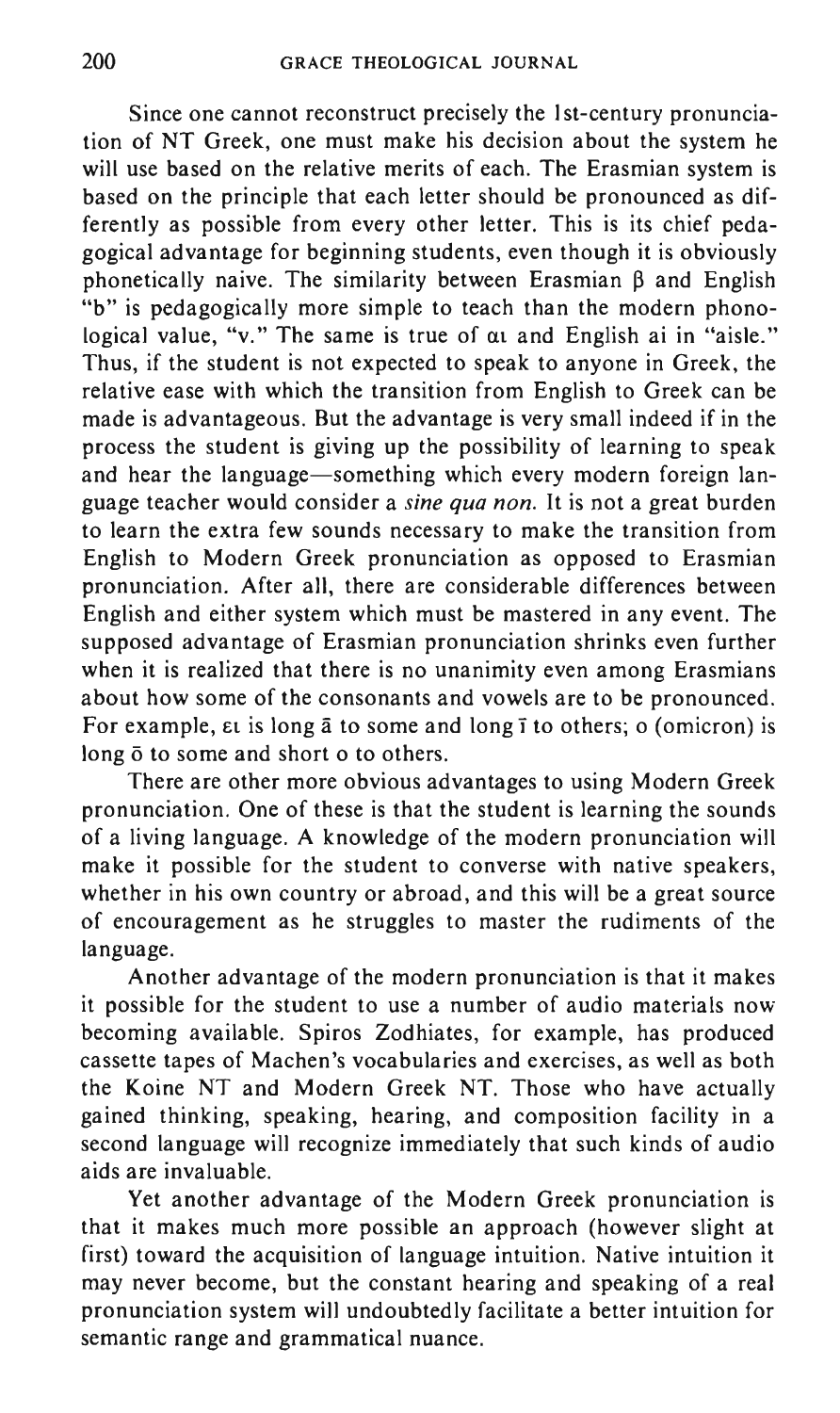## *Should One Change?*

The circumstances today are much different from the time of Erasmus and even A. T. Robertson. Access to study opportunities in Greece is easier and audio materials such as easily duplicated cassettes are more readily available. In light of the advantages of the modern pronunciation and the easy access to modern Greek materials as well as native speakers of Modern Greek, there seems to be no compelling reason to retain the Erasmian pronunciation system.

#### HEBREW PRONUNCIATION

Many of the arguments in favor of Modern Greek pronunciation apply to the employment of Modern Hebrew pronunciation as well. But there are some differences.

Hebrew is a Semitic language, is read from right to left, and has gutteral sounds not regularly utilized by speakers of English. Its alphabet is radically different from the Latin alphabet of English, and Hebrew words cannot be readily associated with English vocabulary for easy memorization. In general the mastery of Hebrew seems to procede more slowly than Greek, and its biblical literature is much more voluminous (about 70% of the Bible) as well as more varied.

Professors of Hebrew, therefore, even more than those of Greek, must try hard to find teaching methods which produce good results. Some components which have proven to be highly successful in teaching Hebrew are:

- I. Adoption of the modern Israeli pronunciation.
- 2. Utilization of modern audio and video tools for learning.
- 3. Integration of simple conversation into first and second year biblical Hebrew teaching.
- 4. Emphasis on reading large quantities of Hebrew, even if this involves using some of the modern lexicon indexes, in contrast to the much out-dated and pedagogically weak method of forcing elementary students to spend the bulk of their time hunting for words in the lexicon. $5$

What precipitates these suggestions? In the first place it needs to be understood that Modern Hebrew was revived on the basis of biblical models, and where these could not be found, Mishnaic and later Hebrew models. Israeli Hebrew, thus, is much closer to biblical Hebrew than Modern Greek is to Koine. In fact, the average Israeli

<sup>&</sup>lt;sup>5</sup>Using such helps, for example, as T. A. Armstrong, D. L. Busby, and Cyril F. Carr, *A Reader's Hebrew-English Lexicon of the Old Testament* (Grand Rapids: Zondervan Publishing House, 1980-); John Joseph Owens, *Genesis* (San Francisco: Harper & Row, 1978); Bruce Einspahr, *Index to the Brown, Driver,* & *Briggs Hebrew and English Lexicon of the Old Testament* (Chicago: Moody, 1976).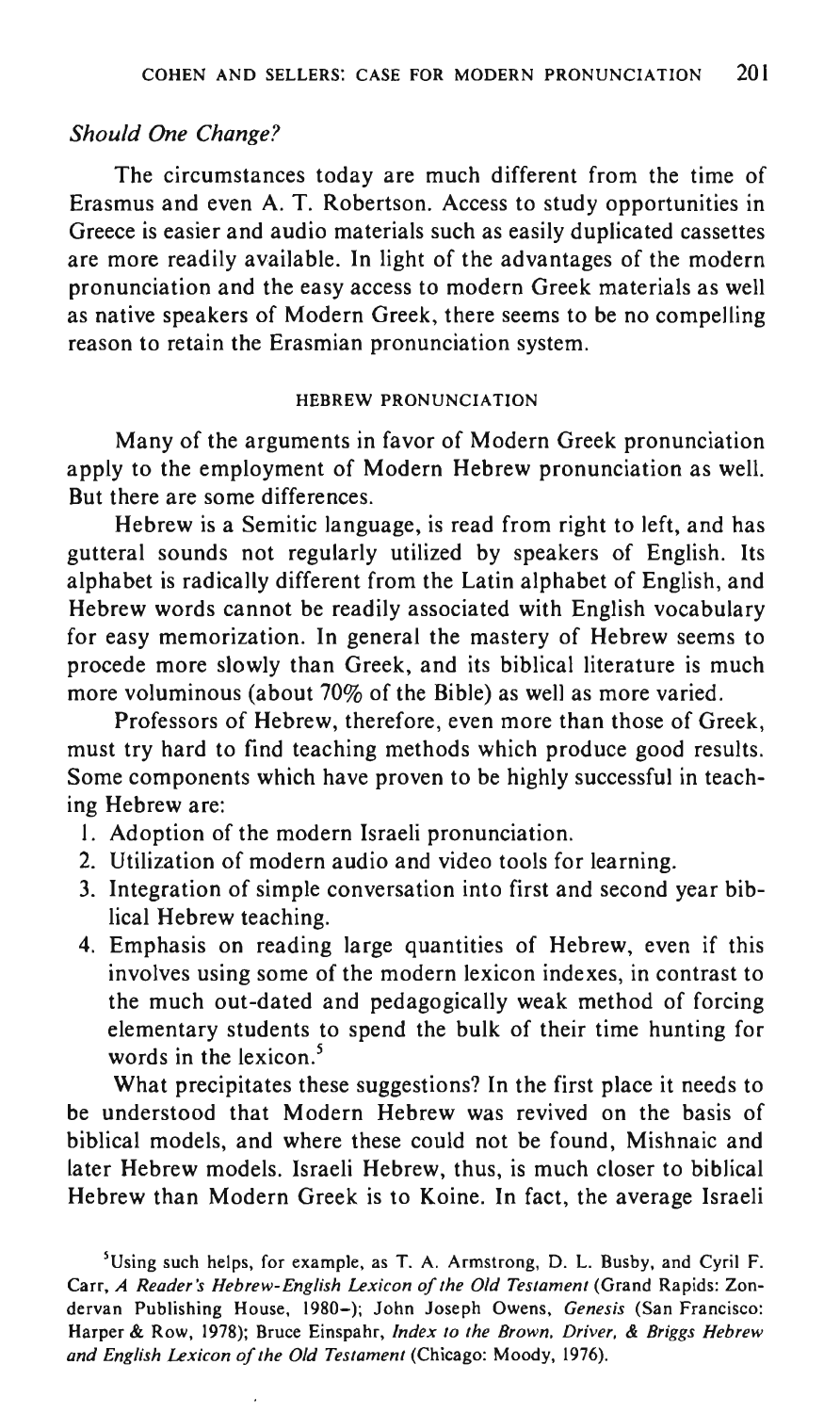high school student can read the OT fluently and older children can read it with better comprehension than some American Hebrew scholars, to say nothing of college and seminary students. Hebrew is a living language, which one can study and hear in the classrooms and on the streets of the land of the Bible, and there is now available a large mass of material from books to newspapers to tapes and records and Ulpan courses of every description. Israelis teach in schools all over the world, but for the serious student of Hebrew, the wise course is to follow in the footsteps of Jerome, who in the 4th century went to Bethlehem to learn Hebrew from native speakers. Israel is a country which is prepared for teaching Hebrew to all comers, and its teachers are very good indeed.

American college and seminary students as well as teachers have the opportunity to benefit from this new availability of resources for learning the language of the OT. And Modern Hebrew provides the essential, but often neglected, ingredients for any language learning which will be truly meaningful: hearing, speaking, and composition. To neglect these in favor of reading only puts the student of biblical Hebrew at a disadvantage which slows progress immensely. If the exegete realizes, as do the teachers of any other modern language such as German or French, that all four aspects of language learning (hearing, speaking, composition, and reading) must be incorporated in the instructional process, he will immediately recognize the advantage of using Modern Hebrew. Protestant evangelical Hebrew linguistic scholarship is far behind Israeli scholarship because it has refused to recognize this basic fact of language learning: one cannot approach native intuition (which should be the goal of all language learning) unless he incorporates all four aspects of language learning. The result is often a weakened understanding which sometimes results in artificial exegesis and translation.

Modern Hebrew pronunciation follows the Sephardic (eastern Mediterranean and Spanish) pronunciation of the few consonants and vowels which differ from the pronunciation in the Ashkenazi (European and eastern European) and "Rabbinic" systems. The system has been adopted almost world-wide by Jews except in some synagogues. The main differences between Modern and the other systems is in the pronunciation of  $\pi$ ,  $\pi$ ,  $\pi$ , and the vowels  $\pi$  and  $\pi$ . Israelis pronounce  $\bar{\tau}$  as "d" (instead of *dh* without the dagesh),  $\bar{\tau}$  as v (instead of w), and  $\overline{n}$  as t (instead of *th* without the dagesh). Both  $\overline{\phantom{a}}$  and  $\overline{\phantom{a}}$  are pronounced like "a" in "father." Other differences between what one would hear in an American seminary and on the streets of Jerusalem mostly involve the difference between words artifically pronounced, and words pronounced in flowing speech and real phonetic environments.